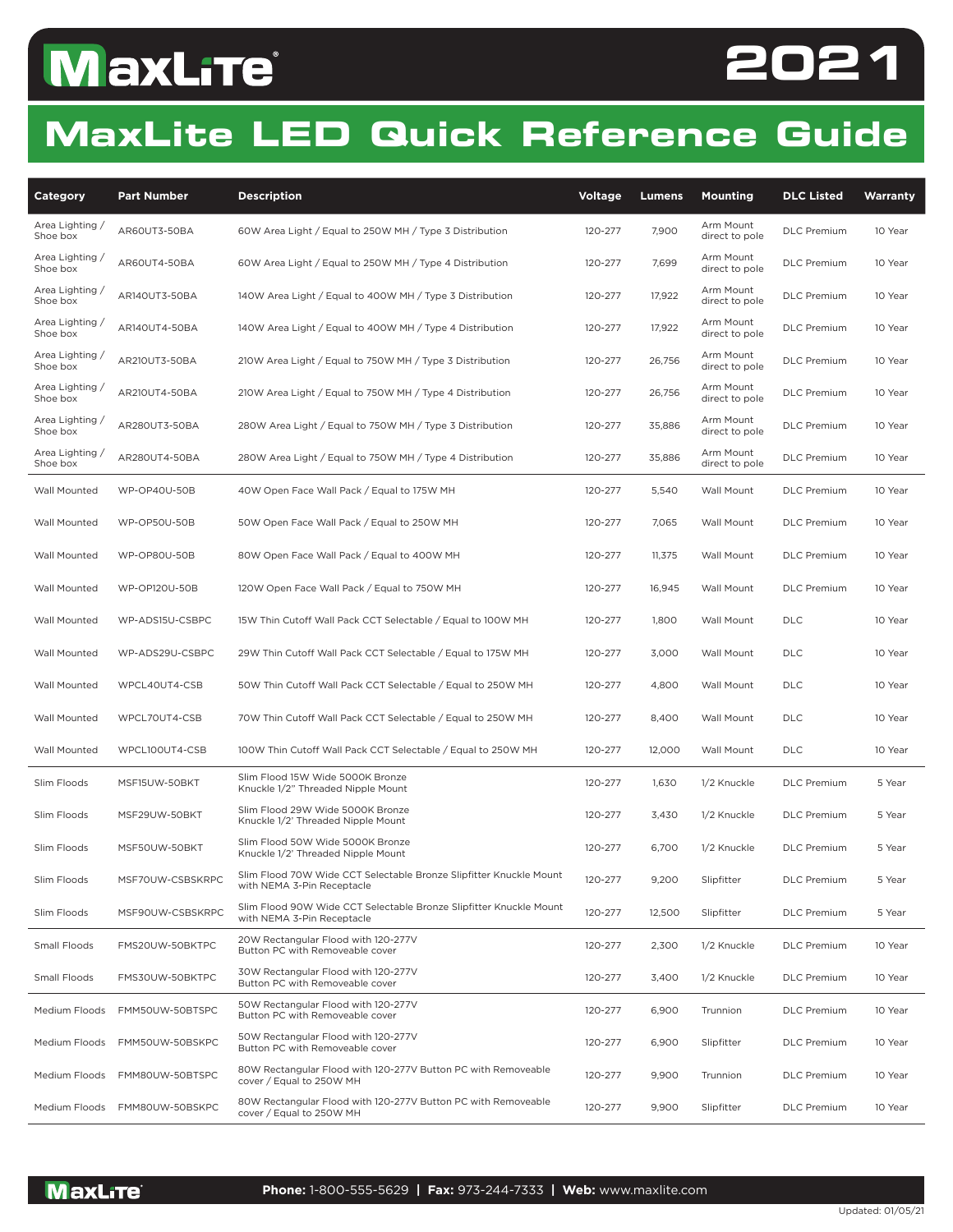## **MaxLite**®



#### **MaxLite LED Quick Reference Guide**

| Category             | <b>Part Number</b> | <b>Description</b>                                                                                           | <b>Voltage</b> | <b>Lumens</b> | Mounting      | <b>DLC Listed</b>  | Warranty |
|----------------------|--------------------|--------------------------------------------------------------------------------------------------------------|----------------|---------------|---------------|--------------------|----------|
| Large Floods         | FML120UW-50BTSRPC  | 120W Rectangular Flood with NEMA Twist Lock receptacle with<br>Removeable<br>Shorting Cap / Equal to 400W MH | 120-277        | 14,300        | Trunnion      | <b>DLC</b> Premium | 10 Year  |
| Large Floods         | FML120UW-50BSKRPC  | 120W Rectangular Flood with NEMA Twist Lock receptacle with<br>Removeable<br>Shorting Cap / Equal to 400W MH | 120-277        | 14,300        | Slipfitter    | <b>DLC</b> Premium | 10 Year  |
| <b>XLarge Floods</b> | FMX200UW-50BTSRPC  | 200W Rectangular Flood with NEMA Twist Lock receptacle with<br>Removeable Shorting Cap / Equal to 750W MH    | 120-277        | 29,500        | Trunnion      | <b>DLC</b> Premium | 10 Year  |
| <b>XLarge Floods</b> | FMX200UW-50BSKRPC  | 200W Rectangular Flood with NEMA Twist Lock receptacle with<br>Removeable Shorting Cap / Equal to 750W MH    | 120-277        | 29,500        | Slipfitter    | <b>DLC</b> Premium | 10 Year  |
| XLarge Floods        | FMX310UW-50BTSRPC  | 310W Rectangular Flood with NEMA Twist Lock receptacle with<br>Removeable Shorting Cap / Equal to 1000W MH   | 120-277        | 39,600        | Trunnion      | <b>DLC</b> Premium | 10 Year  |
| XLarge Floods        | FMX310UW-50BSKRPC  | 310W Rectangular Flood with NEMA Twist Lock receptacle with<br>Removeable Shorting Cap / Equal to 1000W MH   | 120-277        | 39,600        | Slipfitter    | <b>DLC</b> Premium | 10 Year  |
| Poles                | PL-SQ4-20D11-BQ    | Straight Square Steel - 4", 20 Foot, Drill Mounted, 11 Gauge Pole                                            | N/A            | N/A           | Drill Mounted | N/A                | 3 Year   |
| Poles                | PL-SQ4-25D11-BQ    | Straight Square Steel - 4", 25 Foot, Drill Mounted, 11 Gauge Pole                                            | N/A            | N/A           | Drill Mounted | N/A                | 3 Year   |
| Poles                | PL-SQ5-25D11-BQ    | Straight Square Steel - 5", 25 Foot, Drill Mounted, 11 Gauge Pole                                            | N/A            | N/A           | Drill Mounted | N/A                | 3 Year   |
| Poles                | PL-SQ5-30D07-BQ    | Straight Square Steel - 5", 30 foot, Drill Mounted, 07 Gauge Pole                                            | N/A            | N/A           | Drill Mounted | N/A                | 3 Year   |
| Poles                | PL-SQ4-20T11-BQ    | Straight Square Steel - 4", 20 Foot, Tenon, 11 Gauge Pole                                                    | N/A            | N/A           | Tenon 2 3/8"  | N/A                | 3 Year   |
| Poles                | PL-SQ4-25T11-BQ    | Straight Square Steel - 4", 25 Foot, Tenon, 11 Gauge Pole                                                    | N/A            | N/A           | Tenon 2 3/8"  | N/A                | 3 Year   |
| Poles                | PL-SQ5-25T11-BQ    | Straight Square Steel - 5", 25 Foot, Tenon, 11 Gauge Pole                                                    | N/A            | N/A           | Tenon 2 3/8"  | N/A                | 3 Year   |
| Poles                | PL-SQ5-30T07-BQ    | Straight Square Steel - 5", 30 Foot, Tenon, 07 Gauge Pole                                                    | N/A            | N/A           | Tenon 2 3/8"  | N/A                | 3 Year   |
| Canopy               | CPL40BUP50B        | 40W Low Profile Canopy / Equal to 175W MH                                                                    | 120-277        | 4,060         | Canopy        | <b>DLC</b> Premium | 10 Year  |
| Canopy               | CPL52BUP50B        | 58W Low Profile Canopy / Equal to 250W MH                                                                    | 120-277        | 5,450         | Canopy        | <b>DLC</b> Premium | 10 Year  |
| High Bay             | BLHE2-090DUF-50    | 90W Linear High Bay                                                                                          | 120-277        | 11,264        | Chain         | <b>DLC</b> Premium | 10 Year  |
| High Bay             | BLHE2-135DUF-50    | 135W Linear High Bay                                                                                         | 120-277        | 17,024        | Chain         | <b>DLC</b> Premium | 10 Year  |
| High Bay             | BLHE2-178DUF-50    | 178W Linear High Bay                                                                                         | 120-277        | 22,077        | Chain         | <b>DLC</b> Premium | 10 Year  |
| High Bay             | BLHE2-265DUF-50    | 265W Linear High Bay                                                                                         | 120-277        | 33,747        | Chain         | <b>DLC</b> Premium | 10 Year  |
| High Bay             | BLHE2-321DUF-50    | 321W Linear High Bay                                                                                         | 120-277        | 40,389        | Chain         | <b>DLC</b> Premium | 10 Year  |
| High Bay             | BLHE2-425DUF-50    | 425W Linear High Bay                                                                                         | 120-277        | 55,675        | Chain         | <b>DLC</b> Premium | 10 Year  |
| Wrap                 | LSUECO-4DU4040     | 40W, 4 Foot Wrap fixture                                                                                     | 120-277        | 4,289         | Ceiling       | <b>DLC</b>         | 10 Year  |
| Strip                | LS-4835U-40        | 35W, 4 Foot Strip                                                                                            | 120-277        | 4,620         | Surface       | <b>DLC</b> Premium | 10 Year  |
| Strip                | LS2-9690U-40       | 90W, 8 Foot Strip                                                                                            | 120-277        | 11,880        | Surface       | <b>DLC</b> Premium | 10 Year  |
| Vapor Proof          | LSVECO-4DU4040     | 40W, 4 Foot Vapor Tight                                                                                      | 120-277        | 4,306         | Surface       | <b>DLC</b>         | 10 Year  |